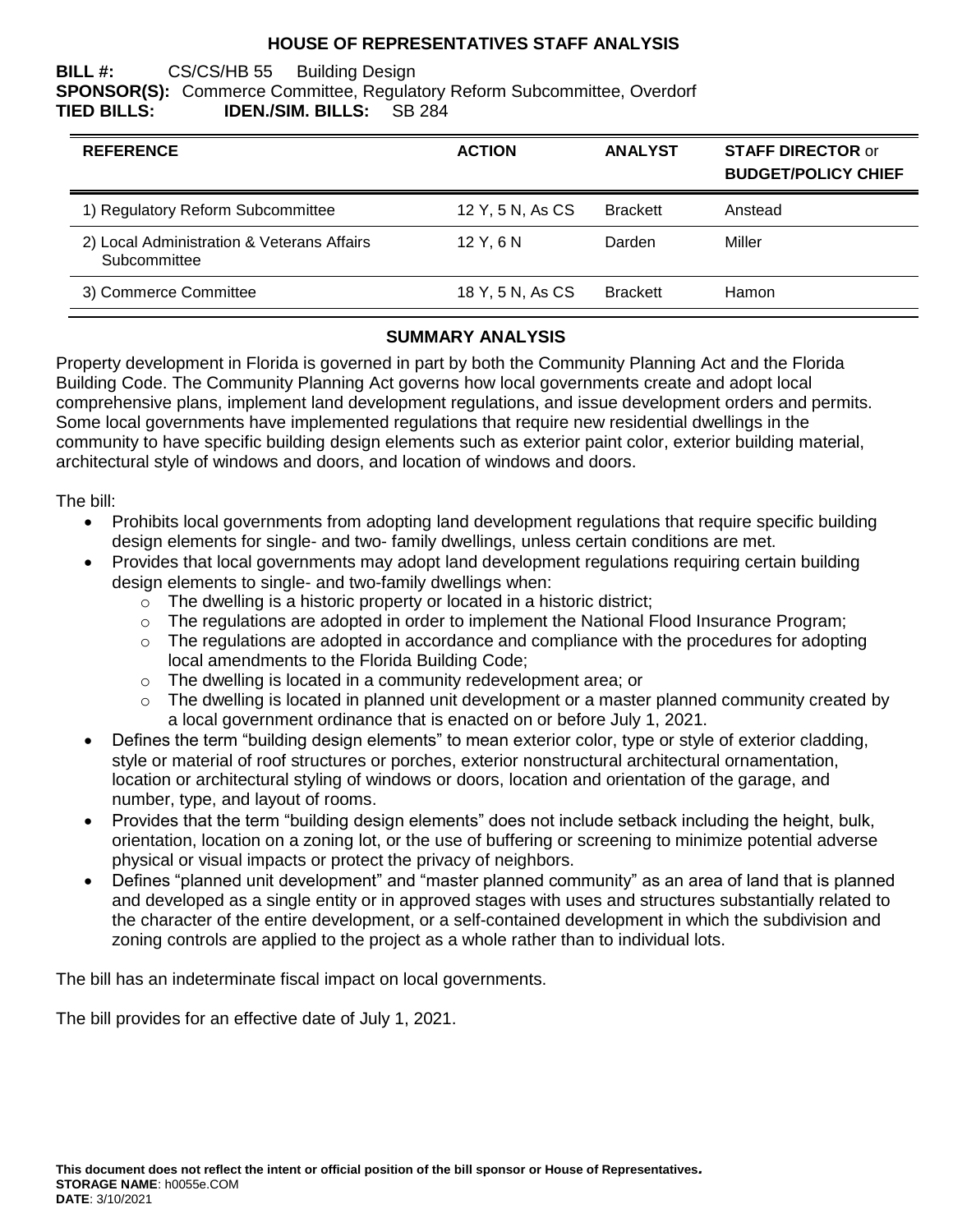### **FULL ANALYSIS**

# **I. SUBSTANTIVE ANALYSIS**

## A. EFFECT OF PROPOSED CHANGES:

### **Current Situation**

#### *The Community Planning Act*

Adopted in 1985, the Local Government Comprehensive Planning and Land Development Regulation Act, also known as Florida's Growth Management Act, was significantly revised in 2011, becoming the Community Planning Act (Act).<sup>1</sup> The Act governs how local governments create and adopt their local comprehensive plans. The legislative intent is for local governments to manage growth through comprehensive land use plans that preserve, promote, protect, and improve the public health, safety, comfort, good order, appearance, convenience, law enforcement and fire prevention, and general welfare.<sup>2</sup>

Local comprehensive plans must include principles, guidelines, standards, and strategies for the orderly and balanced future land development of the area and reflect community commitments to implement the plan. Plans also are required to identify procedures for monitoring, evaluating, and appraising implementation of the plan. $3$  Plans may include optional elements, $4$  but must include the following elements:<sup>5</sup>

- Capital improvements;
- Future land use plan;
- Intergovernmental coordination;
- Conservation;
- Transportation:
- Sanitary sewer, solid waste, drainage, potable water, and aquifer recharge;
- Recreation and open space;
- Housing; and
- Coastal management (for coastal local governments).

The comprehensive plan is implemented via land development regulations. Land development regulations are ordinances regulating any aspect of development including any local government zoning, rezoning, subdivision, building construction, sign regulations, or any regulation that controls the development of land.<sup>6</sup>

Each county and municipality must adopt and enforce land development regulations that are consistent with and implement their adopted comprehensive plan.<sup>7</sup> All local government land development regulations must be consistent with the local government's comprehensive plan. $8$ 

Some local governments in Florida have adopted land development regulations that place restrictions on the design of new single- and two- family buildings such as the:

 $\overline{a}$ 

 $<sup>1</sup>$  Ch. 11-139, Laws of Fla.</sup>

 $2$  S. 163.3161(4), F.S.

 $3$  S. 163.3177(1), F.S.

<sup>4</sup> *Id*.

 $5$  Ss. 163.3177(3) & (6), F.S.

 $6$  Ss. 163.3164(26) & 163.3202(1), F.S.

<sup>7</sup> S. 163.3202(1), F.S.

 $8$  S. 163.3194(1)(b), F.S.

**STORAGE NAME**: h0055e.COM **PAGE: 2 DATE**: 3/10/2021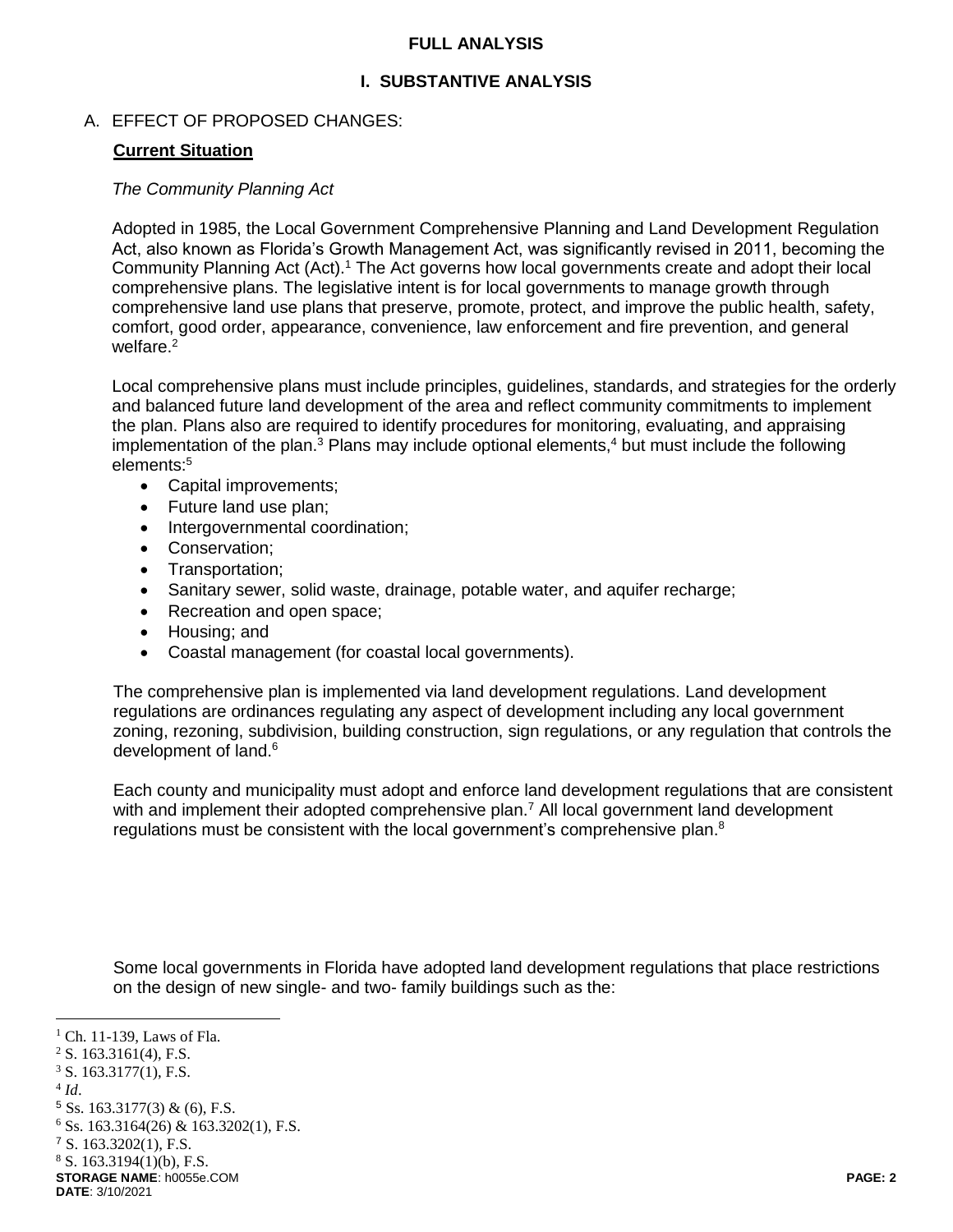- External paint color;<sup>9</sup>
- Architectural style of:<sup>10</sup>
	- o Windows;
	- o Doors, including garage doors;
	- o Front porches; and
	- o Roofs.
- Exterior building material;<sup>11</sup> and
- Location of windows and garage doors.<sup>12</sup>

Some local governments may be adopting ordinances related to building design elements because the local government is adopting the principles of "new urbanism." New urbanism is a land development policy that attempts to solve issues created by urban sprawl, such as traffic jams, ugliness, and lifeless downtowns, by establishing compact, mixed-use, and pedestrian friendly communities. The principles of new urbanism can be achieved through creating mixed-use areas with residential areas located within walking distance of commercial areas located in a town center, creating parks and civic spaces located near the town center, and building narrow streets with sidewalks and trees to promote walking.<sup>13</sup>

New urbanism also includes creating communities and neighborhoods that have a certain style of architecture and design and, thus, are more pleasant to live in and walk through. Local governments can accomplish this by requiring buildings, including single- and two- family buildings, within their jurisdictions to have specific building design elements.<sup>14</sup>

Opponents of the adoption of the building design element ordinances argue that these types of building design elements increase housing costs and prevent homeowners from choosing their own preferences or styles.<sup>15</sup> Local governments argue that the building design element ordinances ensure that poorly designed buildings do not lower the value of surrounding properties. Prohibiting such ordinances, they say, will prevent them from developing a plan for their own community.<sup>16</sup>

# *The Florida Building Code*

The Florida Building Code (Building Code) is the statewide building code for all construction in the state. The main purpose of the Building Code is to regulate new construction or proposed modifications to existing structures in order to give the occupants the highest level of safety and the least amount of

 $\overline{a}$ 

<sup>9</sup> Osceola County Land Development Code, § Ch. 3, Article 3.2.2.; Code of the City of Orlando, § Ch. 58, Part 3, Section 58.517; Orange County Code, § Chapter 38, Article VIII, Division 8.

<sup>&</sup>lt;sup>10</sup> Osceola County Land Development Code, § Ch. 3, Article 3.2.2.; Code of the City of Orlando, § Ch. 58, Part 3, Section 58.517; City of Winter Park Code of Ordinances, § Ch. 58, Art. 3, Section 58-67; Orange County Code, § Chapter 38, Article VIII, Division 8. <sup>11</sup> Orange County Code, § Chapter 38, Article VIII, Division 8; City of Winter Park Code of Ordinances, § Ch. 58, Art. 3, Section 58-67

<sup>12</sup> Code of the City of Orlando, § Ch. 58, Part 3, Section 58.517.

<sup>&</sup>lt;sup>13</sup> Doris S. Goldstein, *New Urbanism: Recreating Florida by Rewriting the Rules*, Florida Bar Journal, April 2006, at 63; Michigan Land Institute, 10 Principles of New Urbanism, http://www.mlui.org/mlui/news-views/articles-from-1995-to-

<sup>2012.</sup>html?archive\_id=678#.Xhd62ehKiUk (last visited Jan. 29, 2021); Congress for the New Urbanism, *What is New Urbanism?*, https://www.cnu.org/resources/what-new-urbanism (last visited Jan. 29, 2021).

 $^{14}$  $\tilde{I}$ *d*.

<sup>15</sup> Michael Bezruki, *Governor Signs Arkansas Housing Affordability Bill Into Law*, National Home Association of Home Builders, March 15, 2019, http://nahbnow.com/2019/03/governor-signs-arkansas-housing-affordability-bill-into-law/ (last visited Jan. 29, 2021); Doug Thompson, *Restrictions on home building barred in Arkansas*, Northwest Arkansas Democrat Gazette, March 17, 2019, https://www.nwaonline.com/news/2019/mar/17/restrictions-on-home-building-barred-in/ (last visited Jan. 29, 2021).

**STORAGE NAME**: h0055e.COM **PAGE: 3** <sup>16</sup> Daniel Herriges, *Building Design Requirements Are Sometimes Bad for Cities. But Abolishing Them All Is Worse*, Strong Towns, April 11, 2019 https://www.strongtowns.org/journal/2019/4/11/design-standards-are-an-important-tool-for-cities-dont-do-away-withthem (last visited Jan. 29, 2021); Elaina Sauber, Housing design bill worries Franklin officials, Tennessean, April 18, 2017 https://www.tennessean.com/story/news/local/williamson/2017/04/18/housing-design-bill-worries-franklin-officials/100561994/ (last visited Jan. 29, 2021).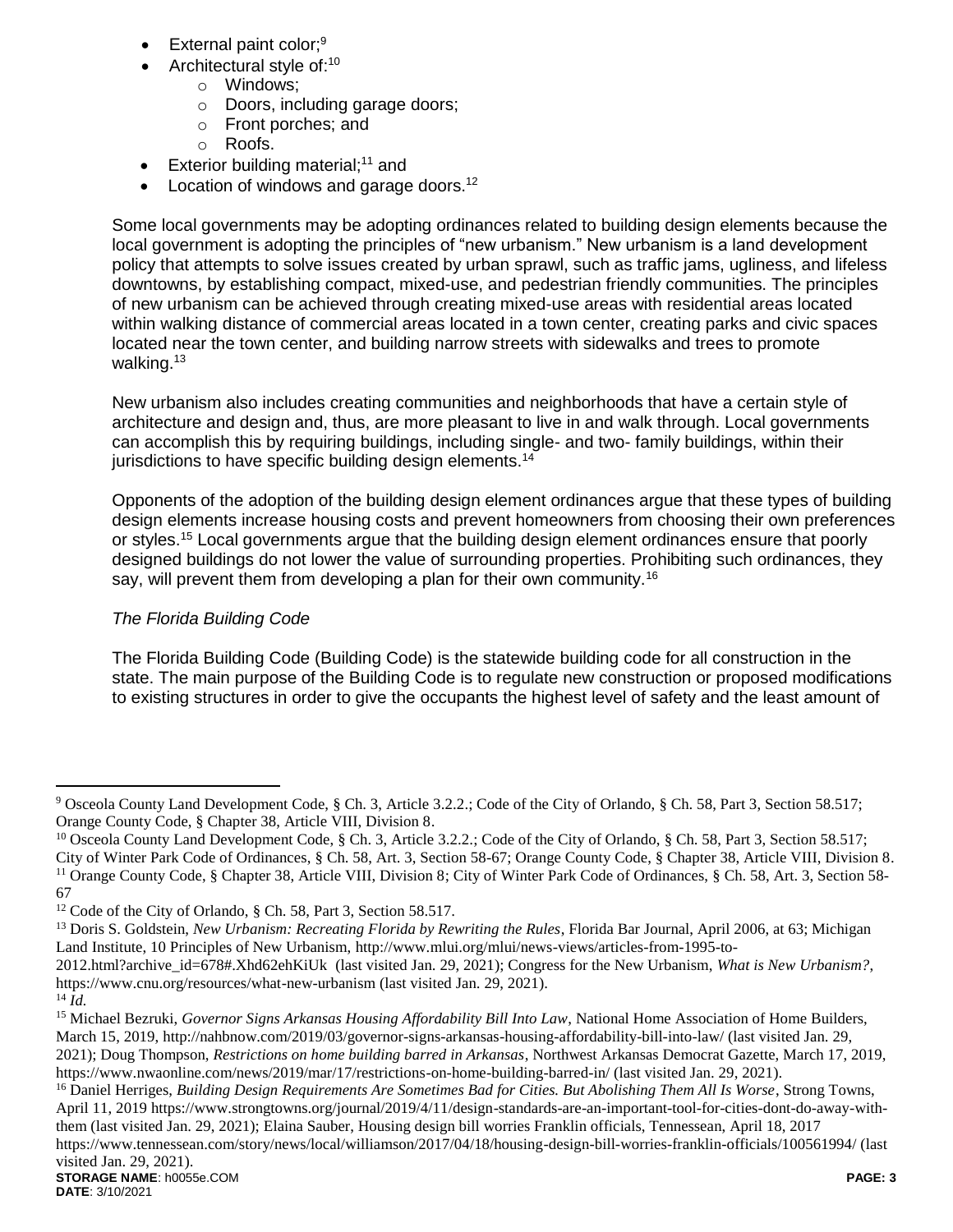defects.<sup>17</sup> The Florida Building Commission (Commission), housed within the Department of Business and Professional Regulation, implements the Building Code. The Commission reviews the International Code Council's I-Codes and the National Electric Code every three years and determines if the Building Code needs updating.<sup>18</sup>

The Legislature has provided local governments with the power to inspect all buildings, structures, and facilities within their jurisdiction to protect the public's health, safety, and welfare.<sup>19</sup>

Every local government must enforce the Building Code and issue building permits.<sup>20</sup> A person, firm, or corporation may not construct, erect, alter, repair, secure, or demolish any building without first obtaining a permit from the local government enforcing agency or from such persons as may be directed, by resolution or regulation, to issue such permit, upon the payment of reasonable fees as set forth in a schedule of fees adopted by the enforcing agency.  $21$ 

Local governments may adopt amendments to the Building Code every six months that are more stringent than the Building Code requirements but those amendments are limited to the local government's jurisdiction. Amendments by local governments expire upon the adoption of the newest edition of the Building Code, requiring the local government to repeat the amendment process every three years in order to maintain a local amendment to the Building Code.<sup>22</sup>

### *States That Prohibit Local Government Regulations For Building Design Elements*

North Carolina and Arkansas prohibit local governments from adopting regulations that require specific building design elements for single- and two- family dwellings unless certain conditions exist.<sup>23</sup> Tennessee and Georgia have considered bills to enact laws similar to North Carolina and Arkansas; however, the bills did not pass.<sup>24</sup>

Adopted in 2015, North Carolina's law prohibits cities and counties from adopting regulations that require "building design elements" for single- and two- family dwellings. The North Carolina law also prohibits such regulations from being applied to any zoning district or conditional district unless voluntarily consented to by the owners of all the properties subject to the proposed regulation.<sup>25</sup>

The North Carolina law defines "building design elements" to include the:<sup>26</sup>

- Exterior building color;
- Type or style of exterior cladding<sup>27</sup> material;
- Style or materials of roof structures or porches;
- Exterior nonstructural architectural ornamentation;
- Location or architectural styling of windows and doors, including garage doors;

 $\overline{a}$ 

US/display/20192020/HB/302 (last visited Feb. 1, 2021); Tennessee General Assembly, 2017-2018 Session – HB 476

**DATE**: 3/10/2021

<sup>17</sup> Florida Building Commission, *Advanced Florida Building Code Principals*,

http://www.floridabuilding.org/Upload/Courses\_trp/421-2-MATERIAL-Adv%20FL%20Bldg%20Code%20-

<sup>%20</sup>Course%20PDF%20version%207.0.pdf (last visited Feb. 9, 2021).

<sup>18</sup> S. 553.73(7), F.S.

<sup>19</sup> S. 553.72, F.S.

 $20$  Ss. 125.01(1)(bb), 125.56(1), & 553.80(1), F.S.

<sup>21</sup> *See* Ss. 125.56(4)(a) & 553.79(1), F.S.

 $22$  S. 553.73(4), F.S.

<sup>23</sup> N.C. Gen. Stat. § 160D-702; Ark. Code Ann. § 14-17-212 & 14-56-204.

<sup>24</sup> Georgia General Assembly, 2019-2020 Regular Session - HB 302, http://www.legis.ga.gov/Legislation/en-

http://wapp.capitol.tn.gov/apps/Billinfo/default.aspx?BillNumber=HB0476&ga=110 (last visited Feb. 1, 2021).

<sup>&</sup>lt;sup>25</sup> N.C. Gen. Stat. § 160D-702; R. Erika Churchill, Staff Attorney for the North Carolina General Assembly, Analysis of S.L. 2015-86, https://dashboard.ncleg.net/api/Services/BillSummary/2015/S25-SMST-147(sl) (last visited Feb. 1, 2021); General Assembly of North Carolina, Session Law 2015-86 Senate Bill 25, June 9, 2015 https://www.ncleg.gov/Sessions/2015/Bills/Senate/PDF/S25v3.pdf (last visited Feb. 1, 2021).

<sup>26</sup> N.C. Gen. Stat. § 160D-702.

**STORAGE NAME**: h0055e.COM **PAGE: 4** <sup>27</sup> The Florida Building Code and the North Carolina Building Code both define "cladding" as the material that covers the exterior surface of a building, and is directly affected by wind load. S. 202 of the Florida Building Code (Residential), Seventh Edition; S. 202 of the 2018 North Carolina Building Code (Residential).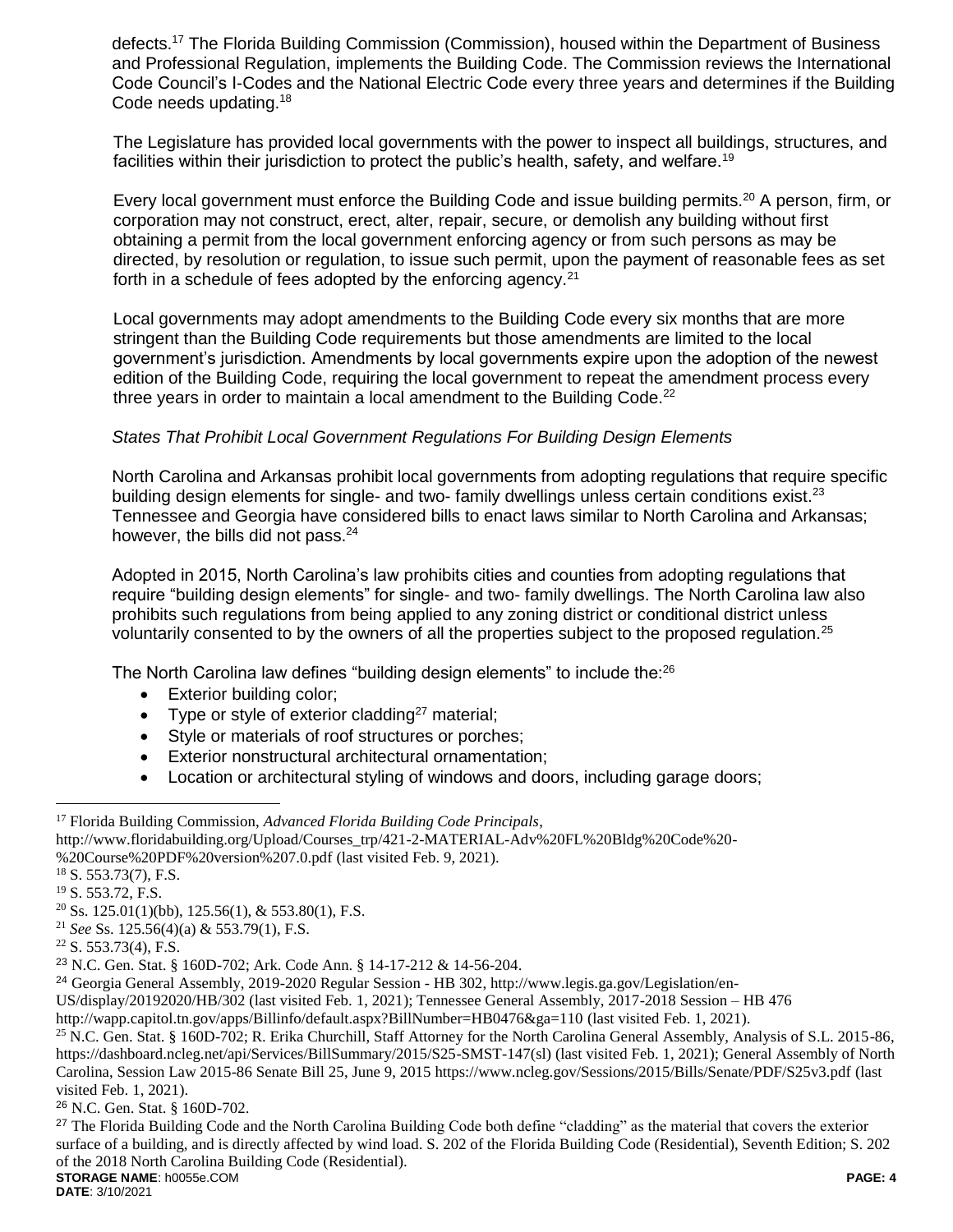- Number and types of rooms; and
- Interior layout of rooms.

The law defines the phrase as not including: $^{28}$ 

- A single- and two- family dwelling's:
	- o Height;
	- o Bulk;
	- o Orientation; and
	- o Location of a structure on a zoning lot.
- The use of buffering or screening to minimize visual impacts or impact of light and noise; and
- Regulations governing permitted uses of land.

The North Carolina law allows cities and counties to adopt and enforce regulations that require "building design elements" for single- and two- family dwellings if:<sup>29</sup>

- The dwelling is located in an area designated as a local historic district;
- The dwelling is located in area designated as a historic district on the National Register of Historic Places:<sup>30</sup>
- The dwelling is individually designated as a local, state, or national historic landmark;
- The regulations are directly and substantially related to the requirements of North Carolina's Building Code;
- The regulations are applied to manufactured housing in a manner consistent with state and federal law; or
- The regulations are adopted as a condition for participation in the National Flood Insurance Program.<sup>31</sup>

The prohibition against local regulations relating to building design elements does not affect the validity or enforceability of private covenants or other contractual agreements relating to building design elements between property owners.<sup>32</sup>

In 2019, Arkansas passed a similar law that also prohibited cities and counties from adopting regulations that require "building design elements" for single-family dwellings. The law defines "building design elements" in the same manner as the North Carolina law, except Arkansas also includes minimum square footage in its definition and the location and design of a dwelling's garage. $33$ 

In addition to the exceptions provided in the North Carolina law, Arkansas also allows cities and counties to adopt and enforce building design elements regulations if:

- The dwelling is in a central business district, which can be created by a city to revitalize its urban center;
- The dwelling existed and was subject to the local regulation prior to the prohibition being enacted;
- As an overlay district regulation, if a majority of owners in the district approve the regulation and the district determines the regulation does not violate Arkansas' Private Property Protection Act; or

 $\overline{a}$ 

<sup>28</sup> N.C. Gen. Stat. § 160D-702.

<sup>29</sup> *Id.*

<sup>&</sup>lt;sup>30</sup> The National Register of Historic Places is the federal government's official list of historic places in the United States. The National Historic Preservation Act of 1966 authorized the register, which is administered by the National Park Service. National Park Service, *What is the National Register of Historic Places*, https://www.nps.gov/subjects/nationalregister/what-is-the-national-register.htm (last visited Feb. 1, 2021).

<sup>&</sup>lt;sup>31</sup> The National Flood Insurance Program is administered by FEMA. The goal of the program is to reduce the impact of flooding on private and public structures by providing affordable insurance to property owners, and encouraging communities to adopt and enforce floodplain management regulations. FEMA, *The National Flood Insurance Program*, https://www.fema.gov/national-flood-insuranceprogram (last visited Feb. 1, 2021).

<sup>32</sup> *Id.*

**STORAGE NAME**: h0055e.COM **PAGE: 5 DATE**: 3/10/2021 <sup>33</sup> Ark. Code Ann. § 14-17-212 & 14-56-204; SB 170, 92nd Leg. Reg. Sess. (AR 2019).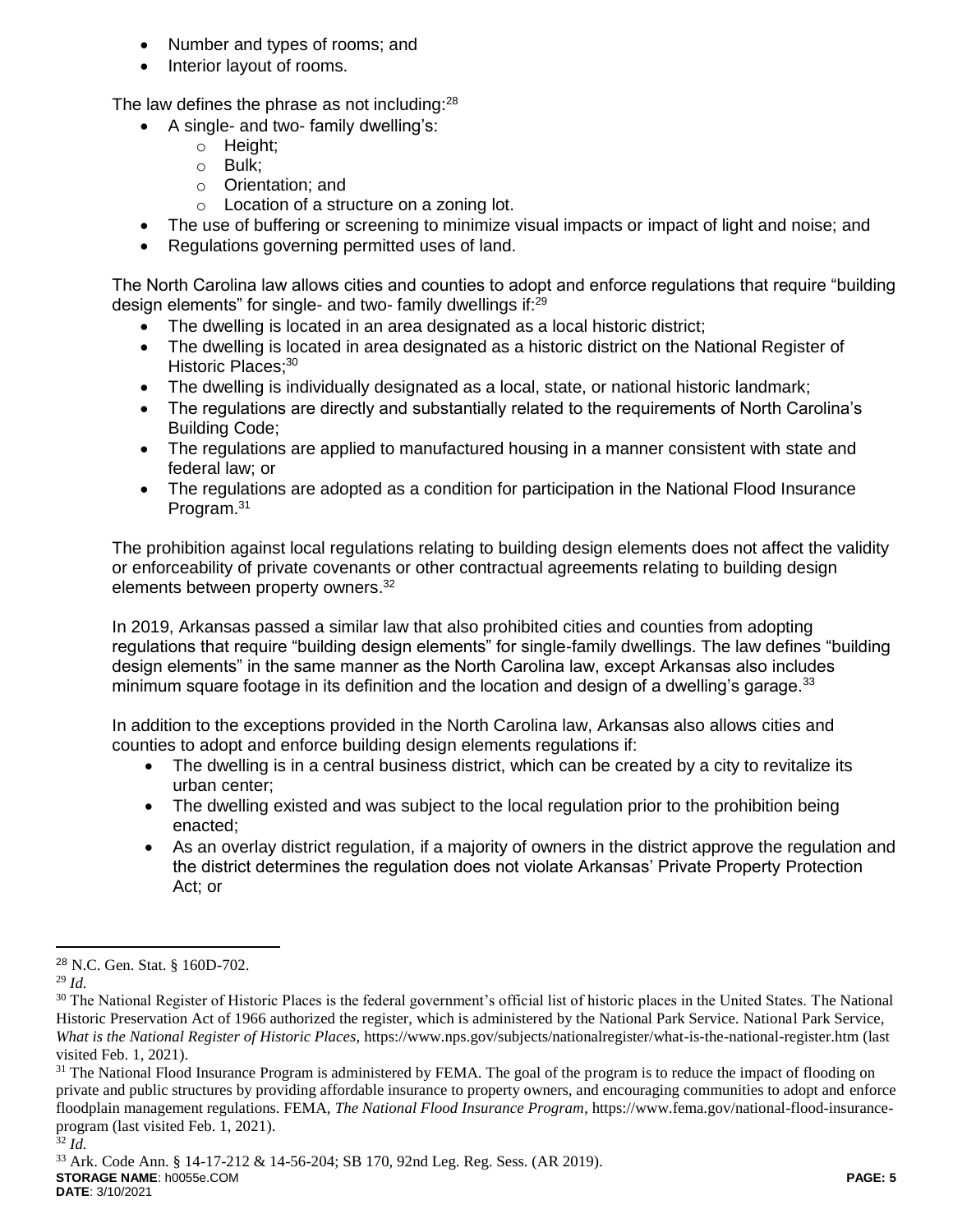The regulations are directly related to an immediate public health or safety hazard and the regulation is derived from the local government's police power.<sup>34</sup>

Arkansas also provides that the prohibition against local regulations relating to building design elements does not affect the validity or enforceability of covenants or contracts between a property owner and a city or county.<sup>35</sup>

# **Effect of the Bill**

The bill prohibits local governments from adopting land development regulations that relate to building design elements for single- or two- family dwellings.

The bill defines the term "building design elements" to mean:

- Exterior building color;
- Type or style of exterior cladding material;
- Style or material of roof structures or porches;
- Exterior nonstructural architectural ornamentation;
- Location or architectural styling of windows or doors;
- Location or orientation of the garage;
- Number and type of rooms; and
- Interior layout of rooms.

The term "building design elements" does not include:

- Height:
- $\bullet$  Bulk;
- Orientation:
- Location on a zoning lot; or
- The use of buffering or screening to minimize potential adverse physical or visual impacts or protect the privacy of neighbors.

The bill allows local governments to adopt and enforce regulations that require "building design elements" for residential dwellings if:

- The dwelling is listed in the National Register of Historic Places;
- The dwelling is located in a historic district in the National Register of Historic Places;
- The dwelling is listed as a historic property or located in a historic district by a local preservation ordinance;
- The regulations are adopted in order to implement the National Flood Insurance Program;
- The regulations are adopted in accordance and compliance with adopting local amendments to the Florida Building Code;
- The dwelling is located in a community redevelopment area;<sup>36</sup> or
- The dwelling is located in a planned unit development or a master planned community created by a local ordinance that is enacted on or before July 1, 2021.

The bill defines a "planned unit development" and "master planned community" as an area of land that is planned and developed as a single entity or in approved stages with uses and structures substantially related to the character of the entire development, or a self-contained development in which the subdivision and zoning controls are applied to the project as a whole rather than to individual lots.

 $\overline{a}$ <sup>34</sup> *Id*.

<sup>35</sup> *Id*.

**STORAGE NAME**: h0055e.COM **PAGE: 6** <sup>36</sup> Community redevelopment areas are neighborhoods determined by local governments to be slums, blighted areas, areas in which there is a shortage of affordable housing, or coastal and tourist areas that are deteriorating and economically distressed, which are subject to redevelopment in accordance with a community redevelopment plan. *See* Part III, ch. 163, F.S.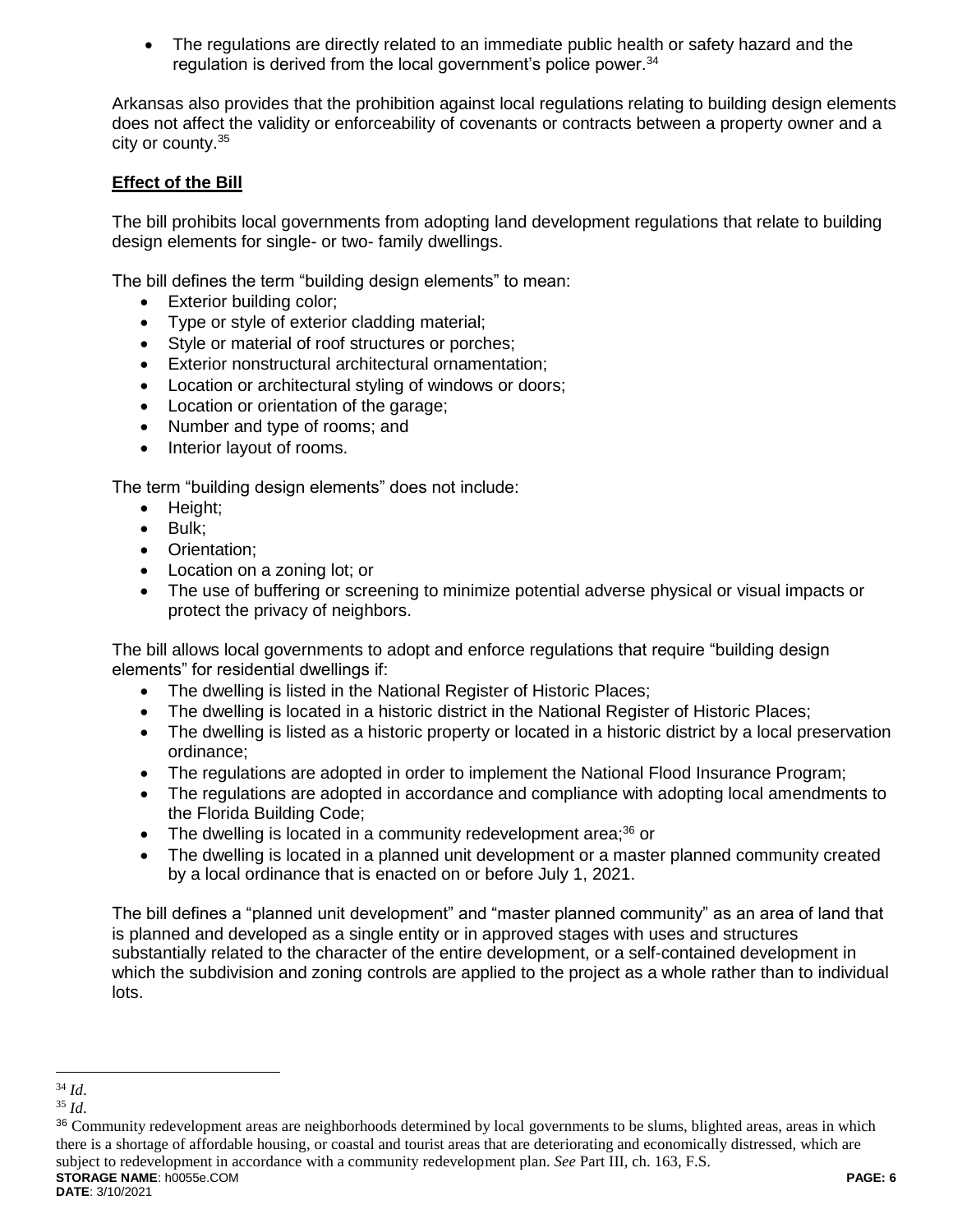The bill also provides that the prohibition of land development regulations that relate to building design elements does not affect the validity or enforceability of private covenants or other contractual agreements relating to building design elements.

## B. SECTION DIRECTORY:

Section 1. Amends s. 163.3202, F.S., prohibiting local governments from enacting certain regulations for certain residential buildings.

Section 2. Provides an effective date of July 1, 2021.

# **II. FISCAL ANALYSIS & ECONOMIC IMPACT STATEMENT**

## A. FISCAL IMPACT ON STATE GOVERNMENT:

1. Revenues:

None.

2. Expenditures:

None.

- B. FISCAL IMPACT ON LOCAL GOVERNMENTS:
	- 1. Revenues:

None.

2. Expenditures:

Indeterminate. Local governments may have additional expenditures because of an increase in legal challenges to zoning and other regulations.

C. DIRECT ECONOMIC IMPACT ON PRIVATE SECTOR:

Indeterminate. However, prohibiting certain building design elements ordinances and other regulations may lead to a decrease in the cost of construction.

D. FISCAL COMMENTS:

None.

# **III. COMMENTS**

- A. CONSTITUTIONAL ISSUES:
	- 1. Applicability of Municipality/County Mandates Provision:

Not applicable. This bill does not appear to require counties or municipalities to spend funds or take action requiring the expenditures of funds; reduce the authority that counties or municipalities have to raise revenues in the aggregate; or reduce the percentage of state tax shared with counties or municipalities.

2. Other:

None.

B. RULE-MAKING AUTHORITY:

The bill neither provides authority for nor requires rulemaking by executive branch agencies.